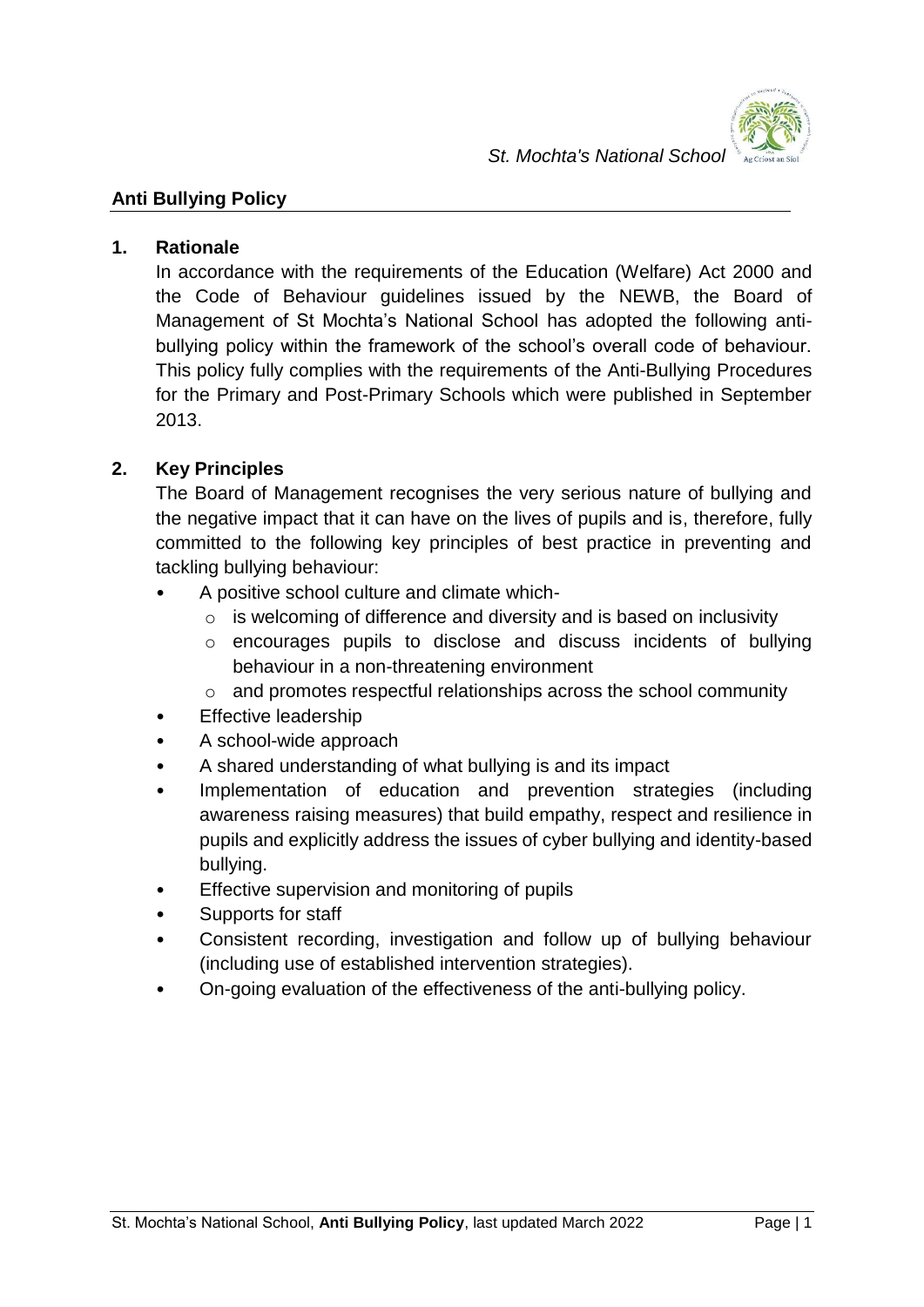### 3. **Definition of Bullying**

In accordance with the Anti-Bullying Procedures for Primary and Post-Primary Schools bullying is defined as follows:

# *Bullying is unwanted negative behaviour, verbal, psychological or physical, conducted by an individual or group against another person (or persons) and which is repeated over time.*

The following types of bullying behaviour are included in the definition of bullying: deliberate exclusion, malicious gossip and other forms of relational bullying, cyber-bullying and identity-based bullying such as homophobic bullying, racist bullying, bullying based on a person's membership of the Traveller community and bullying of those with disabilities or special educational needs (SEN).

Isolated or once-off incidents of intentional negative behaviour, including a onceoff offensive or hurtful text message or private messaging, do not fall within the definition of bullying and should be dealt with, as appropriate, in accordance with the schools code of behaviour.

However, in the context of this policy, placing a once-off offensive or hurtful message, image or statement on a social network site or other public forum where that message, image or statement can be viewed and/or repeated by other people will be regarded as bullying behaviour.

Negative behaviour that does not meet this definition of bullying will be dealt with in accordance with the school's code of behaviour.

# **4. The relevant teacher(s) for investigating and dealing with bullying is (are) as follows:-**

- **1. Class Teacher and/or All Learning Support/Resource Teachers**
- **2. Deputy Principal**
- **3. Principal**

Any teacher may act as a relevant teacher if circumstances warrant it.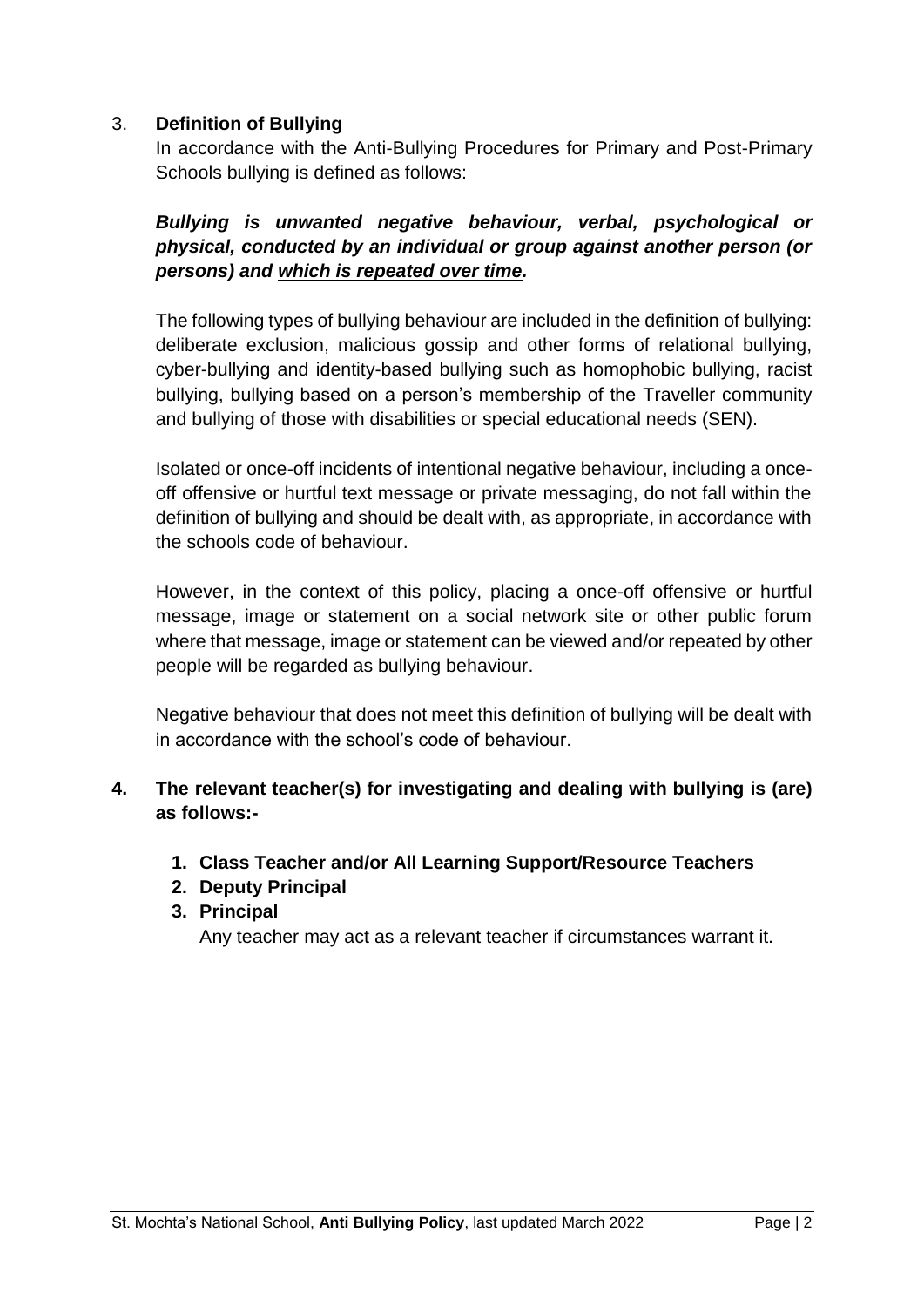**5. Education and Prevention Strategies (including strategies specifically aimed at cyber-bullying and identity-based bullying including in particular, homophobic and transphobic bullying) that will be used by the school are as follows (see section 6.5 of the Anti-Bullying Procedures for Primary and Post Primary Schools):**

The school will utilise a range of education and prevention strategies to encourage good behaviour and discourage bullying. We will seek to develop a positive school culture in the following ways:

- Model respectful behaviour to all members of the school community at all times.
- Explicitly teach pupils what respectful language and respectful behaviour looks like, acts like, sounds like and feels like in class and around the school.
- Display key respect messages in classrooms, in assembly areas and around the school and involve pupils in the development of these messages.
- 'Catch them being good' notice and acknowledge desired respectful behaviour by providing positive attention.
- Consistently tackle the use of discriminatory and derogatory language in the school – this includes homophobic and racist language and language that is belittling of pupils with a disability or SEN.
- Give constructive feedback to pupils when respectful behaviour and respectful language are absent.
- Have a system of encouragement and/or rewards to promote desired behaviour and compliance with the school rules and routines.
- Teach pupils and/or parents about the appropriate use of social media.
- Positively encourage pupils to comply with the school rules on mobile phone and internet use.
- Actively involve parents and/or the Parents Association in awareness raising campaigns around social media.
- Actively promote the right of every member of the school community to be safe and secure in school.
- Highlight and explicitly teach school rules in pupil friendly language in the classroom, in common areas and at school assemblies.
- All staff will actively watch out for signs of bullying behaviour.
- As self-esteem is a major factor in determining behaviour, we will, through both our curricular and extra-curricular programmes, provide pupils with opportunities to develop a positive sense of self-worth.
- We will raise pupils' awareness and understanding of bullying, including its causes and effects, taking particular account of the needs of pupils with disabilities or with SEN. Approaches to decreasing the likelihood of bullying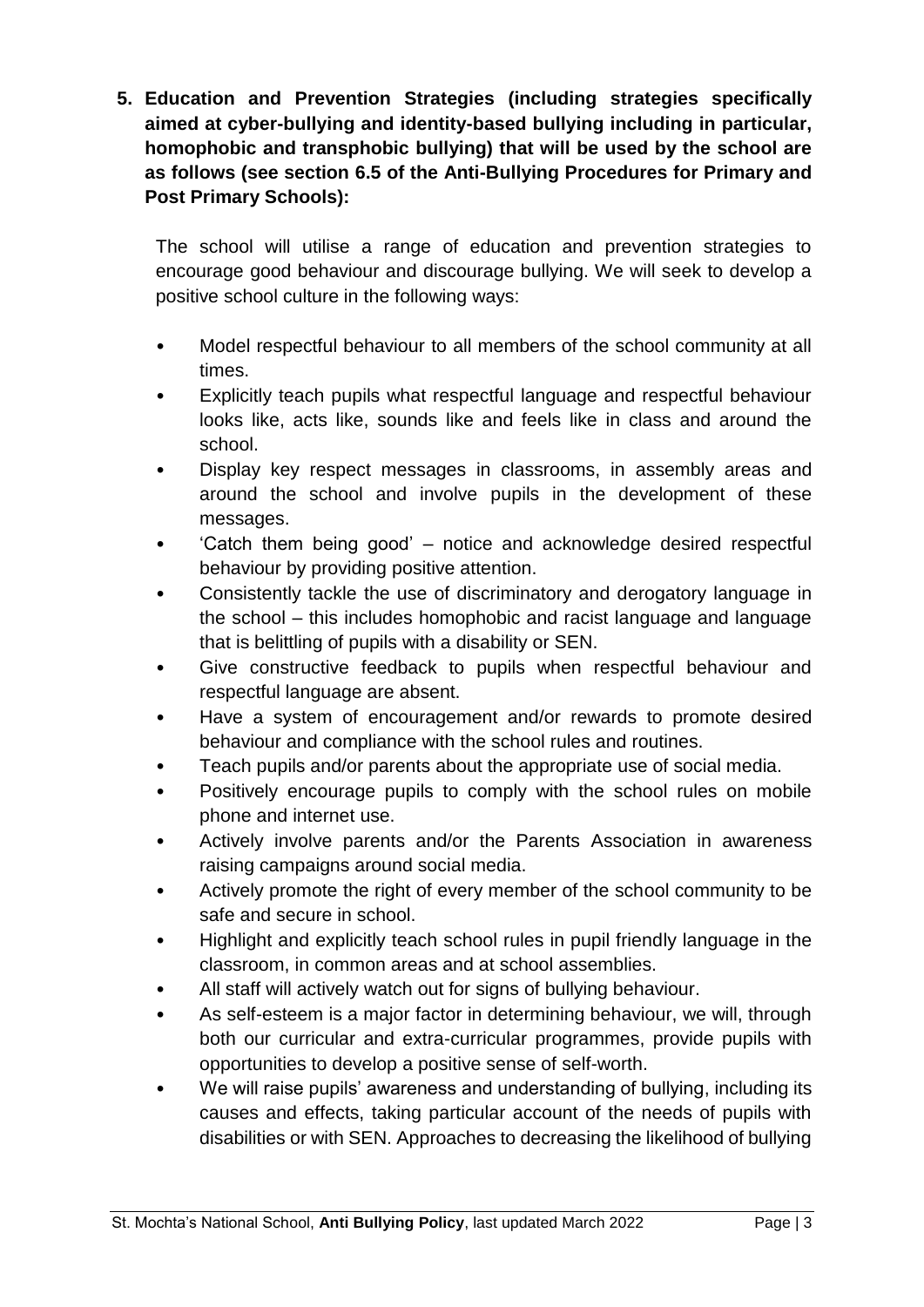for pupils with SEN will include improving inclusion, focusing on developing social skills, paying attention to key moments such as transitioning from primary to post-primary and cultivating a good school culture which has respect for all and helping one another as central.

- We will use the elements of the SPHE curriculum which make specific provision for exploring bullying as well as the inter-related areas of belonging and integrating, communication, conflict, friendship, personal safety and relationships. The Stay Safe programme is a personal safety skills programme which seeks to enhance children's self-protection skills including their ability to recognise and cope with bullying.
- We will use all subjects to foster an attitude of respect for all to promote the value of diversity, to address prejudice and stereotyping and to highlight the unacceptability of bullying behaviour.
- Good supervisory and monitoring measures will be put in place both to prevent and deal with bullying behaviour.
- The Board of Management will make appropriate arrangements to ensure that temporary and substitute staff has sufficient awareness of the school's Code of Behaviour and its Anti-Bullying policy.
- Consistent investigation, follow up and recording of bullying behaviour (including use of established intervention strategies)
- School will look into sourcing age appropriate materials for each form of bullying.
- The school is currently following the Seán Fallon Anti-Bullying Programme for classes from 2nd to 6th Class.
- **6. The school's procedures for investigation, follow-up and recording of bullying behaviour and the established intervention strategies used by the school for dealing with cases of bullying behaviour are as follows (see Section 6.8 of the Anti-Bullying Procedures for Primary and Post-Primary Schools):**
	- 1. The class teacher will have primary responsibility for investigating alleged cases of bullying. However, dependent on the seriousness of the actions involved, the class teacher may decide to involve the Deputy Principal/ Principal in accordance with our Code of Behaviour.
	- 2. Where an alleged incident of bullying involves students from a number of classes, the class teachers will liaise to carry out the investigation. The primary aim will be to resolve any issues and to restore, as far as is practicable, the relationships of the parties involved (rather than to apportion blame).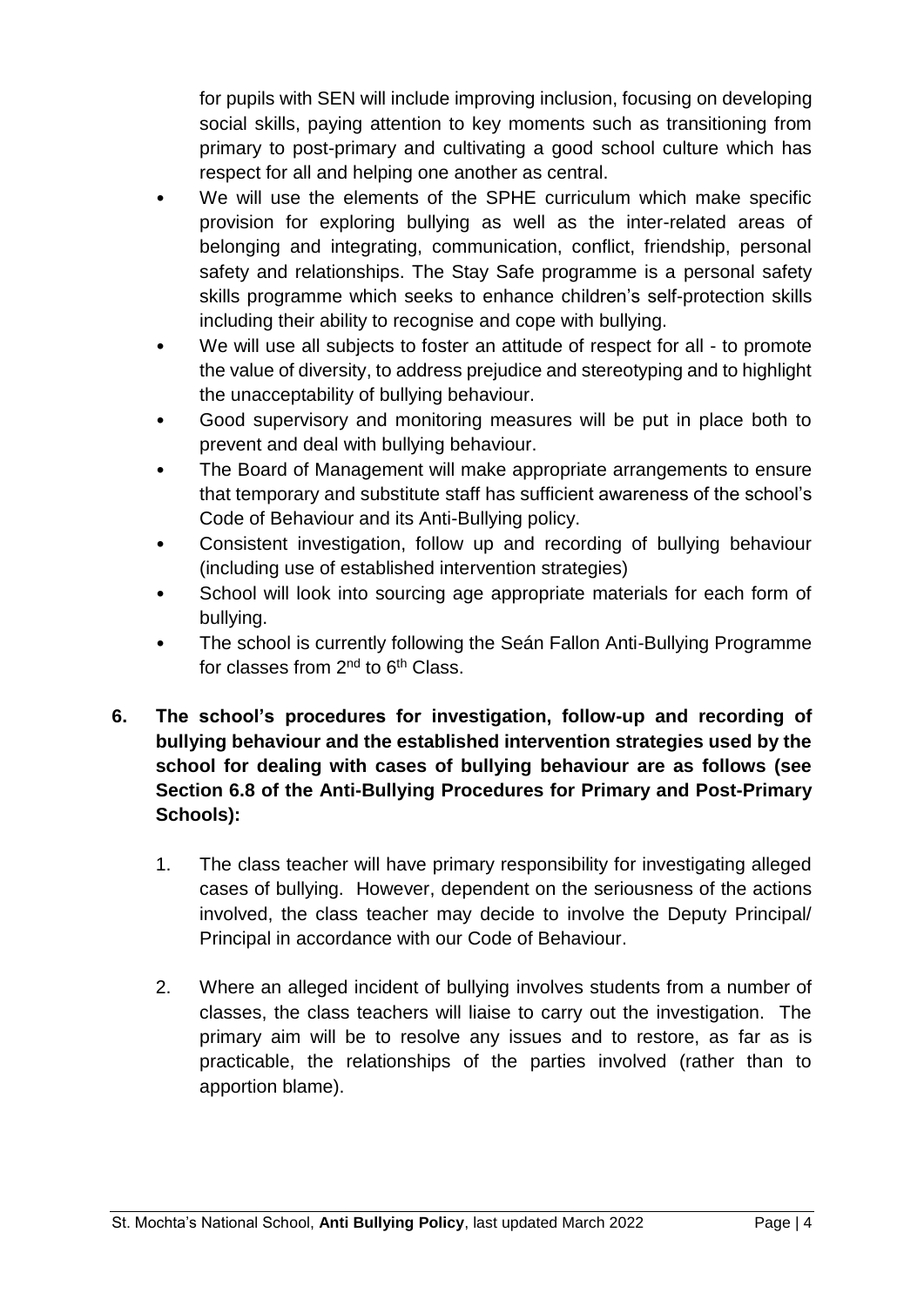- 3. All reports, including anonymous reports of bullying will be investigated and dealt with by the class teacher. In that way pupils will gain confidence in 'telling'. It will be made clear to all pupils that when they report incidents of bullying they are not considered to be telling tales but are behaving responsibly. In addition non-teaching staff must to report any incidents of bullying behaviour witnessed by them, or mentioned to them, to the class teacher. Where there has been a report of an incident during break time involving students in one class the class teacher will investigate.
- 4. In investigating and dealing with bullying, the teacher will exercise his/her professional judgement to determine whether bullying has occurred and how best the situation might be resolved. When analysing incidents of bullying behaviour, the teacher will seek answers to questions of what, where, who and why. This will be done in a calm manner, setting an example of dealing effectively with conflict in a non-aggressive manner. Fair procedures will apply in all investigations.
- 5. Where deemed appropriate incidents will be investigated outside the classroom situation to ensure privacy of all involved. Some incidents may need to be investigated discretely in the classroom. All interviews should be conducted with sensitivity and with due regard to the rights of all pupils concerned. Pupils who are not directly involved can also provide very useful information in this way.
- 6. Parents and pupils are required to co-operate with any investigation and assist the school in resolving any issues and restoring, as far as is practicable, the relationships of the parties involved as quickly as possible.
- 7. If a group is involved, each member will be interviewed individually at first to allow all parties to relay their "side of the story". Thereafter, all those involved will be met as a group. At the group meeting, each member may be asked his/her account of what happened to ensure that everyone in the group is clear about each other's statements.
- 8. Where appropriate, those involved may be asked to write down their account of the incident(s).
- 9. In cases where it has been determined by the class teacher that bullying has occurred, the parents of parties involved will be contacted at an early stage to inform them of the matter and explain the actions taken (by reference to the school policy). The school will give the parents opportunity of discussing ways in which they can reinforce or support the actions being taken by the school and the supports for their pupils.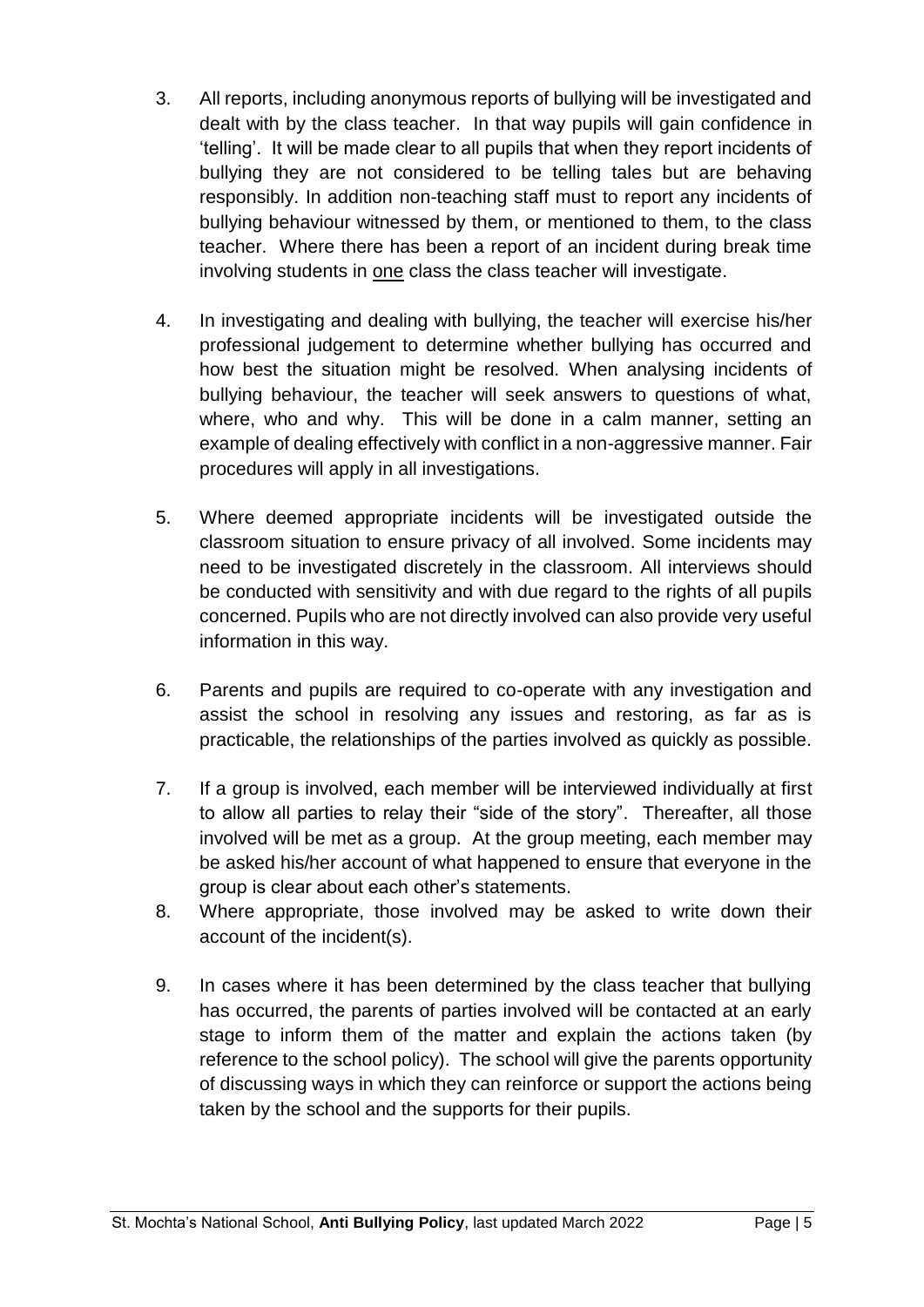- 10. In cases where it has been determined by the class teacher that bullying behaviour has occurred, the Deputy Principal/Principal will be informed of the details of the investigation.
- 11. It will be made clear to all involved (each set of pupils and parents) that in any situation where disciplinary sanctions are required, this is a private matter between the pupil being disciplined, his or her parent(s)/guardian(s) and the school.
- 12. In cases where the relevant teacher considers that the bullying behaviour has not been adequately and appropriately addressed within 20 school days after he/she has determined that bullying behaviour has occurred, it will be recorded by the relevant teacher in the recording template. (Appendix 1)
- 13. In determining whether a bullying case has been adequately and appropriately addressed the relevant teacher must as part of his/her professional judgement, take the following factors into account:
	- a. Whether the bullying behaviour has ceased
	- b. Whether any issues between the parties have been resolved as far as is practicable
	- c. Whether the relationships between the parties have been restored as far as is practicable and
	- d. Any feedback received from the parties involved, their parents or the school Principal or Deputy Principal.
	- Where a parent is not satisfied that the school has dealt with a bullying case in accordance with these procedures, the parents will be referred, as appropriate, to the school's complaints procedures.
	- If having exhausted these procedures the parent is still not satisfied, the school will advise parents of their right to make a complaint to the Ombudsman for Children.

# **The school's programme of support for working with pupils affected by bullying is as follows (see section 6.8 of the Anti-Bullying Procedures for Primary and Post Primary Schools):**

All records must be maintained in accordance with relevant data protection legislation. The school's procedures for noting and reporting bullying behaviour is as follows:

(i) The class teacher will use his/her professional judgement in relation to the records to be kept of all reports of alleged bullying, the actions taken and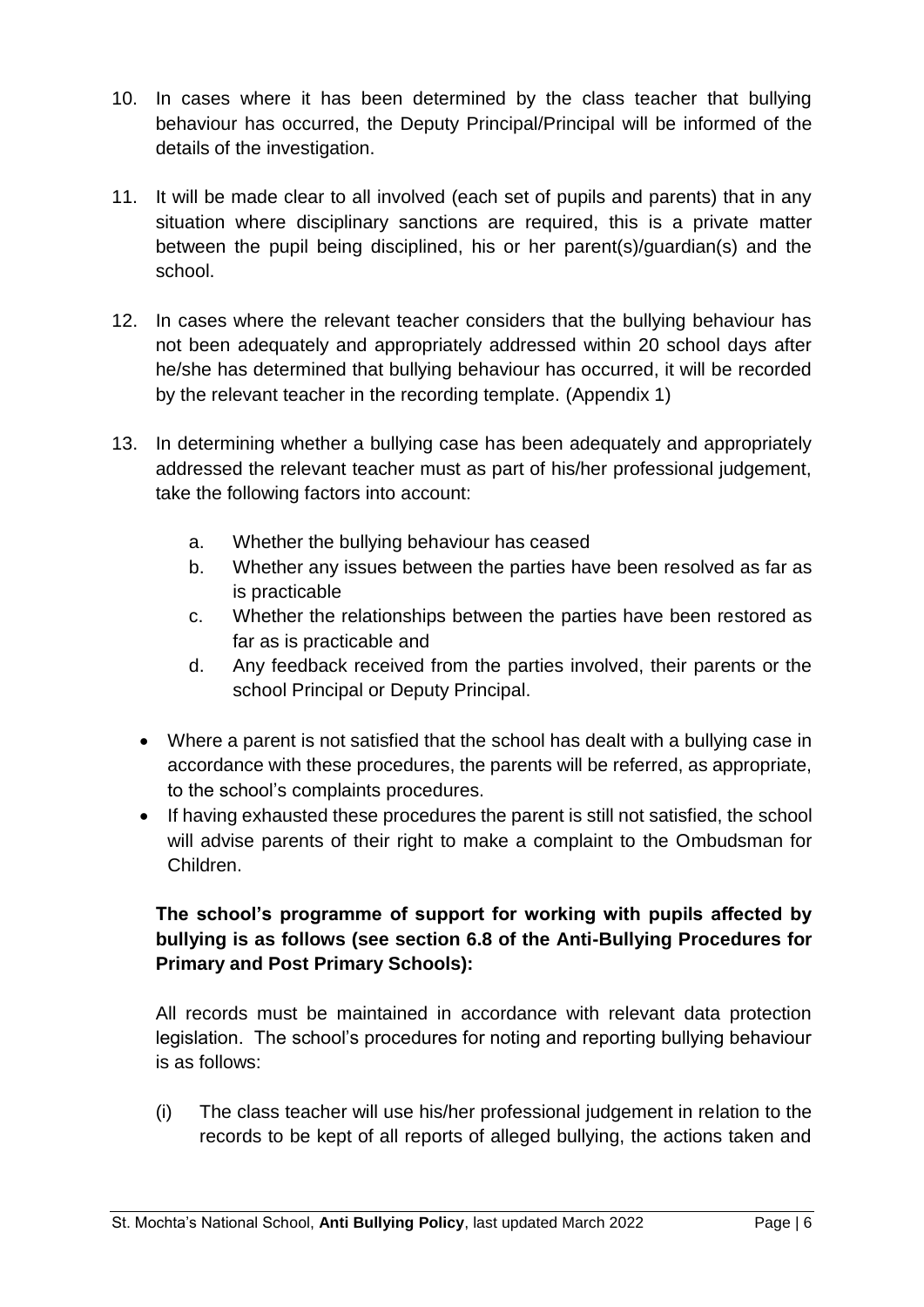any discussions with those involved regarding same. He/she will keep appropriate written records which will assist his/her efforts to resolve the issues and restore, as far as is practicable, the relationships of the parties involved.

(ii) The relevant teacher will use appropriate template to record the bullying behaviour. This form will be passed to the Principal and stored in the Principals office. In cases where the bullying has been resolved the template form will serve as a summary of the investigation (see Appendix 1). However where appropriate additional notes and details will be attached to the form to retain on the pupils file in the front office, particularly in cases where the bullying was not resolved within 20 days of the initial investigation. It should also be noted that the timeline for recording bullying behaviour in this recording template does not in any way preclude the relevant teacher from consulting the Principal or deputy Principal at an earlier stage in relation to a case.

# **Code of Behaviour/Referral to Outside Agencies**

Bullying behaviour can be part of a continuum of behaviour rather than a standalone issue and in some cases behaviour may escalate beyond that which can be described as bullying to serious physical or sexual assault or harassment. Accordingly instances of bullying will be dealt with in tandem with the school's overall code of behaviour of a pupil and the advice of the National Education Psychological Service (NEPS) will be sought.

Serious incidents of bullying behaviour can be part of a continuum of behaviour will, in accordance with Children First and Child Protection Procedures for Primary and Post-Primary Schools, be referred to the HSE Children and Family Services and/or Gardaí as appropriate.

Where school personnel have concerns about a child but are not sure whether to report the matter to the HSE, the Designated Liaison Person (School Principal) will seek advice from the HSE Children and family Social services. (*cf. Children First 'National Guidance for the Protection and Welfare of Children 2011)(cf. Child Protection Procedures for Primary and Post Primary School, DES)*

### **7. Support for Pupils:**

**The school's programme of support for working with pupils affected by bullying (both victims and those involved in the bullying behaviour) is as follows (see Section 6.8 of the Anti-Bullying Procedures for Primary and Post-Primary Schools):**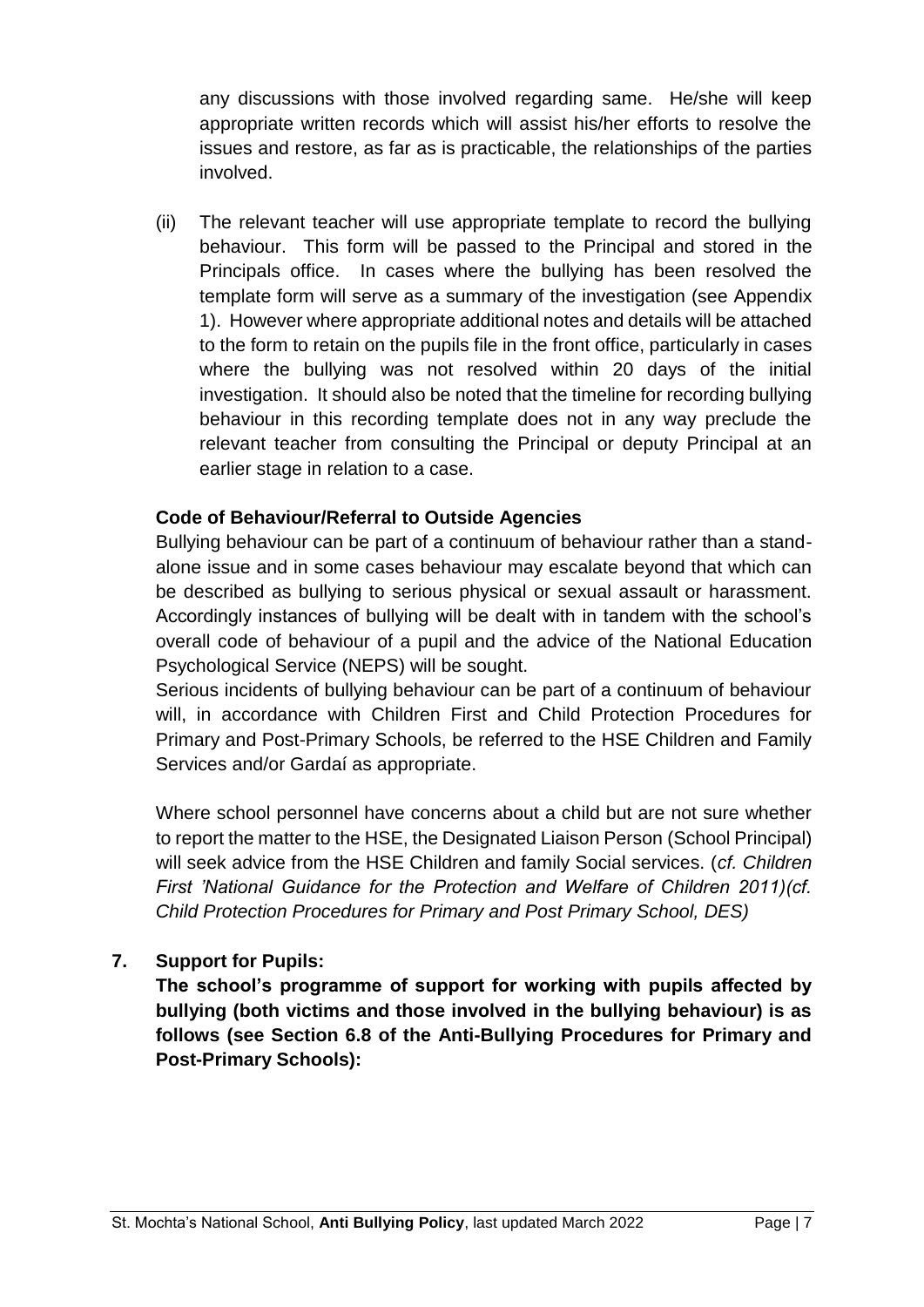- Provide opportunities to participate in activities designed to raise their selfesteem, to develop their friendship and social skills and thereby build resilience (as per SPHE programme).
- Encourage friendship and small- group team-building exercises focused on affected students.
- Close monitoring of pupils (those bullying and those being bullied) in class/ on yard in the weeks following an incident of bullying.
- Follow up meetings with students following any incident of bullying.
- Pupils who observe incidents of bullying behaviour will be encouraged to discuss them with teachers.
- Niggle Box
- Involvement of student council in contributing to a safe school environment e.g. Buddy system, mentoring, Lunchtime pals and other student support activities that can help to support pupils and encourage a culture of peer respect and support.
- Encourage a culture of telling, with particular emphasis on the importance of bystanders. In that way pupils will gain confidence in 'telling'. This confidence factor is of vital importance. It should be made clear to all pupils that when they report incidents of bullying they are not considered to be telling tales but are behaving responsibly.
- Ensuring that pupils know who to tell and how to tell, e.g.:
	- Direct approach to teacher at an appropriate time, for example after class.
	- Hand note up with homework.
	- Make a phone call to the school or to a trusted teacher in the school.
	- Anti-bully or niggle box?
	- Get a parent(s)/guardian(s) or friend to tell on your behalf.
	- Administer a confidential questionnaire once a term to all pupils.
	- Ensure bystanders understand the importance of telling if they witness or know that bullying is taking place.

# **8. Supervision and Monitoring of Pupils**

The Board of Management confirms that appropriate supervision and monitoring policies and practices are in place to both prevent and deal with bullying behaviour and to facilitate early intervention where possible.

# **9. Prevention of Harassment**

The Board of management confirms that the school will, in accordance with its obligations under equality legislation, take all steps that are reasonably practicable to prevent the sexual harassment of pupils or staff on any of the nine grounds specified i.e. gender including transgender, civil status, family status, sexual orientation, religion, age, disability, race and membership of the Traveller community.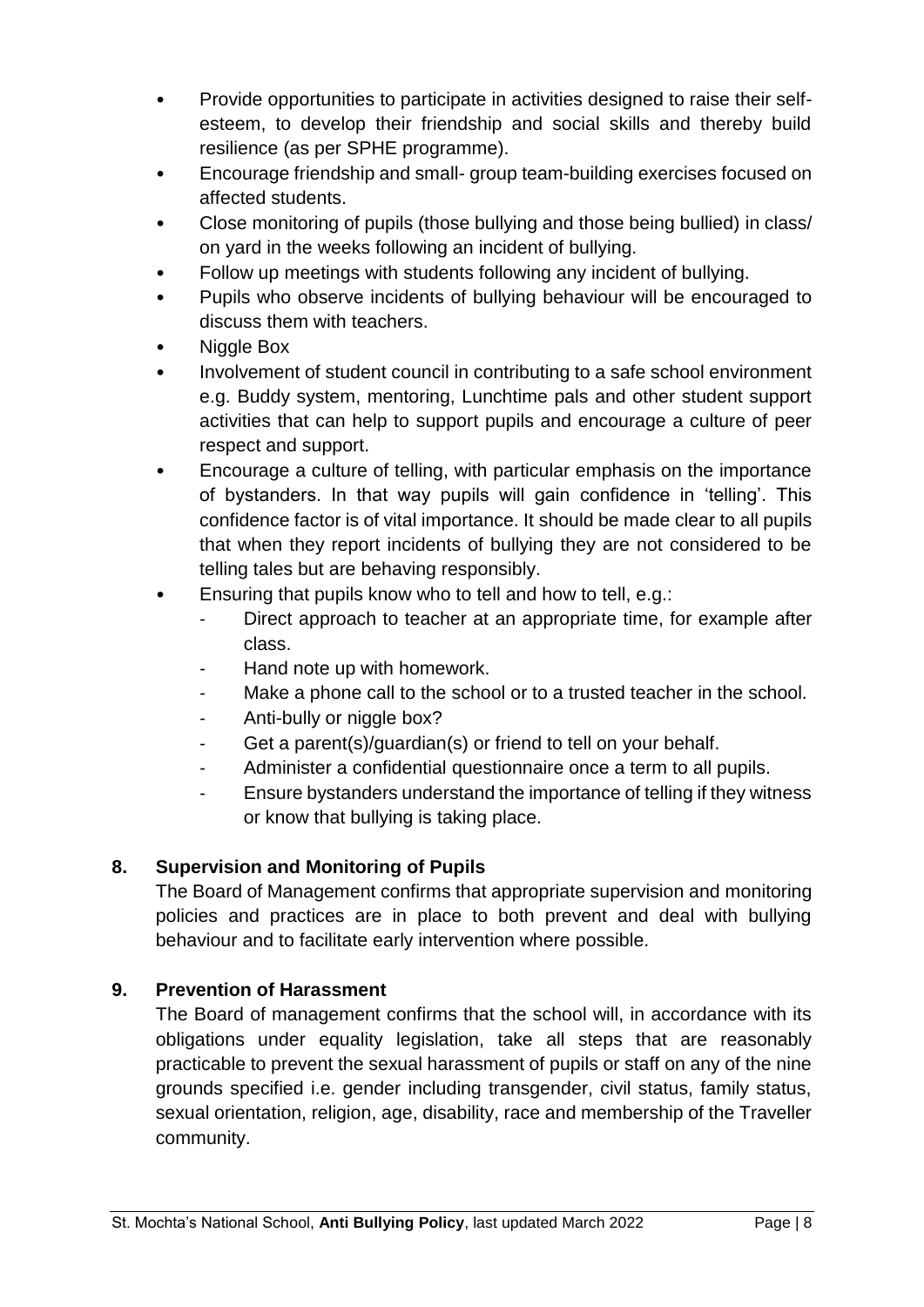- **10.** This policy was adopted by the Board of Management on **29th March 2022**.
- **11**. This policy has been made available to school personnel, published on the school website (or where none exists, is otherwise readily accessible to parents and pupils on request) and provided to the Parents' Association (where one exists). A copy of this policy will be made available to the Department and the patron if requested.
- **12**. This policy and its implementation will be reviewed by the Board of Management once in every school year. Written notification that the review has been completed will be made available to school personnel, published on the school website (or where none exists, be otherwise readily accessible to parents and pupils on request) and provided to the Parents' Association (where one exists). A record of the review and its outcome will be made available, if requested, to the patron and the Department.

This policy is open to review by the Board of Management.

Ratified and signed on behalf of the Board of Management of St. Mochta's National **School** 

Loma Smith

**Fiona Smyth Maria Farrell Date Chairperson Principal**

Maria Farrell

29th March 2022